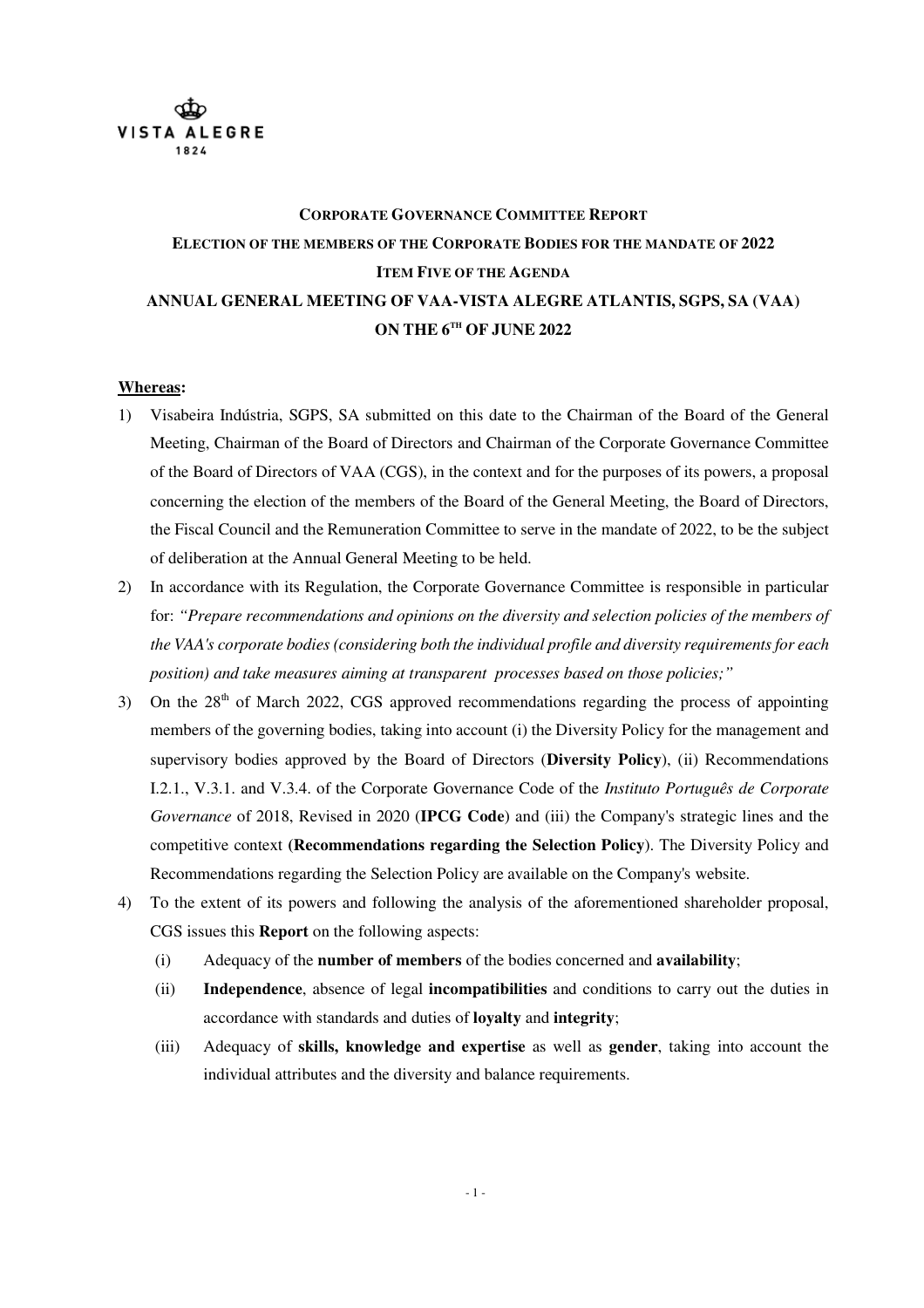

### **I. ADEQUACY OF THE NUMBER OF MEMBERS AND AVAILABILITY**

#### **Board of Directors**

- **A total of 12 members was suggested:** Number appropriate for the size and activities of the company and the group, particularly in the current context of crisis motivated not only by the persistence of the Covid-19 pandemic situation and, more recently, by the invasion of Ukraine by Russia, and taking into account its strategic lines and the different segments and markets in which the group operates.
- **Number of executive, non-executive and independent directors:** The composition of the proposed Board of Directors allows the effective functioning and performance of this body, namely considering the Recommendations III.2 to III.4 of the IPCG Code, through the following:



# Independence

o The **renewal of the mandate of 6 directors who are intended to continue carrying out executive functions**(subject to the deliberation of the Board of Directors that may be appointed) ensures the stability and reinforcement of an executive team with solid knowledge of the sector and the group, and with conditions to continue to add value to the performance of its functions, especially in the current particularly complex and challenging context not only as a result of the persistence of the pandemic situation, but also due to the invasion of Ukraine by Russia in February 2022;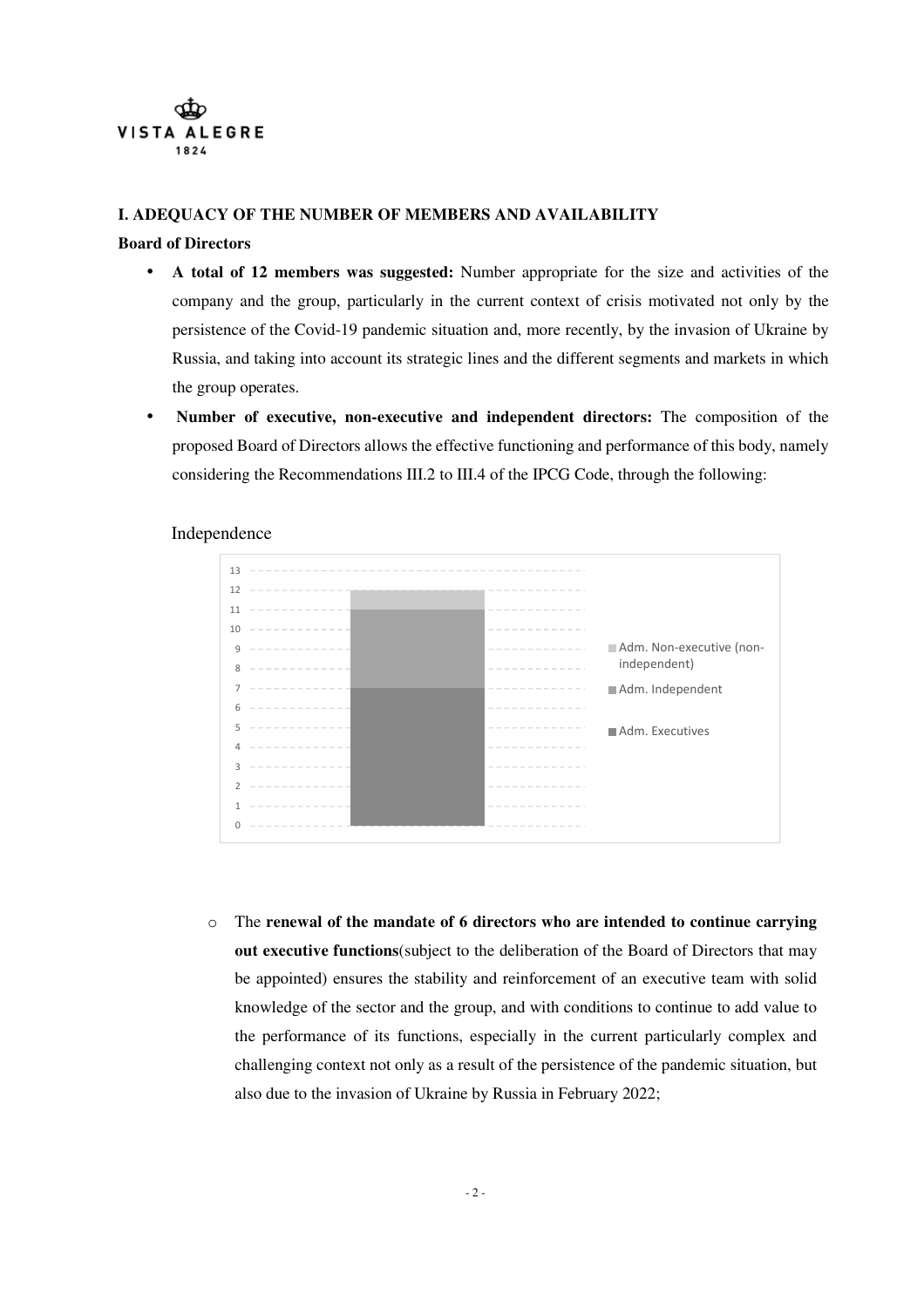

o The **election of 1 new director for executive functions** (subject to the deliberation of the Board of Directors that may be appointed) with extensive experience in commercial management functions (external market) of Grupo Vista Alegre, having already assumed management functions in other companies in the Grupo operating in international markets (in particular in Brazil and Mexico).

The election of the chosen candidates allows maintaining the balance of the relevant skills and knowledge necessary to promote an effective performance of the executive areas (with special emphasis on the areas of industrial operations management, innovation, process improvement and business, commercial, financial and risk analysis costs).

o The **reinforcement of the number of independent directors**, with the Board of Directors now comprising **4 non-executive directors, including a majority of independent directors**, as detailed below, contributing to an effective capacity to monitor, supervise and evaluate the activity of executive members, having in mind the specifics of the Company (namely its shareholder structure, one-tier governance model with the Audit Board and organizational structure).

In particular, the election of the proposed candidates allows the Company to continue to adopt solutions that are materially equivalent to the principles underlying Recommendation III.3 of the IPCG Code, with a view to promoting that non-executive directors **play a supervisory and challenging role in executive management, especially insofar as, in the 2022 term, the following governance practices are maintained** (subject to resolution by the Board of Directors that may be appointed):

- (i) The **limits to the delegation of powers to the Executive Committee**, the Board of Directors being responsible for defining the strategy and the main policies and decisions that should be considered strategic for the Company, due to their amount or risk, as well as the supervision and compliance, in particular by adopting Recommendations IV.2 of the IPCG Code;
- (ii) The appointment of a **Lead Independent Director**, in view of what happened in 2021 and adopting Recommendation III.1 of the IPCG Code; and
- (iii) The creation of a **committee on matters of corporate governance, appointments and remuneration and performance evaluation**, adopting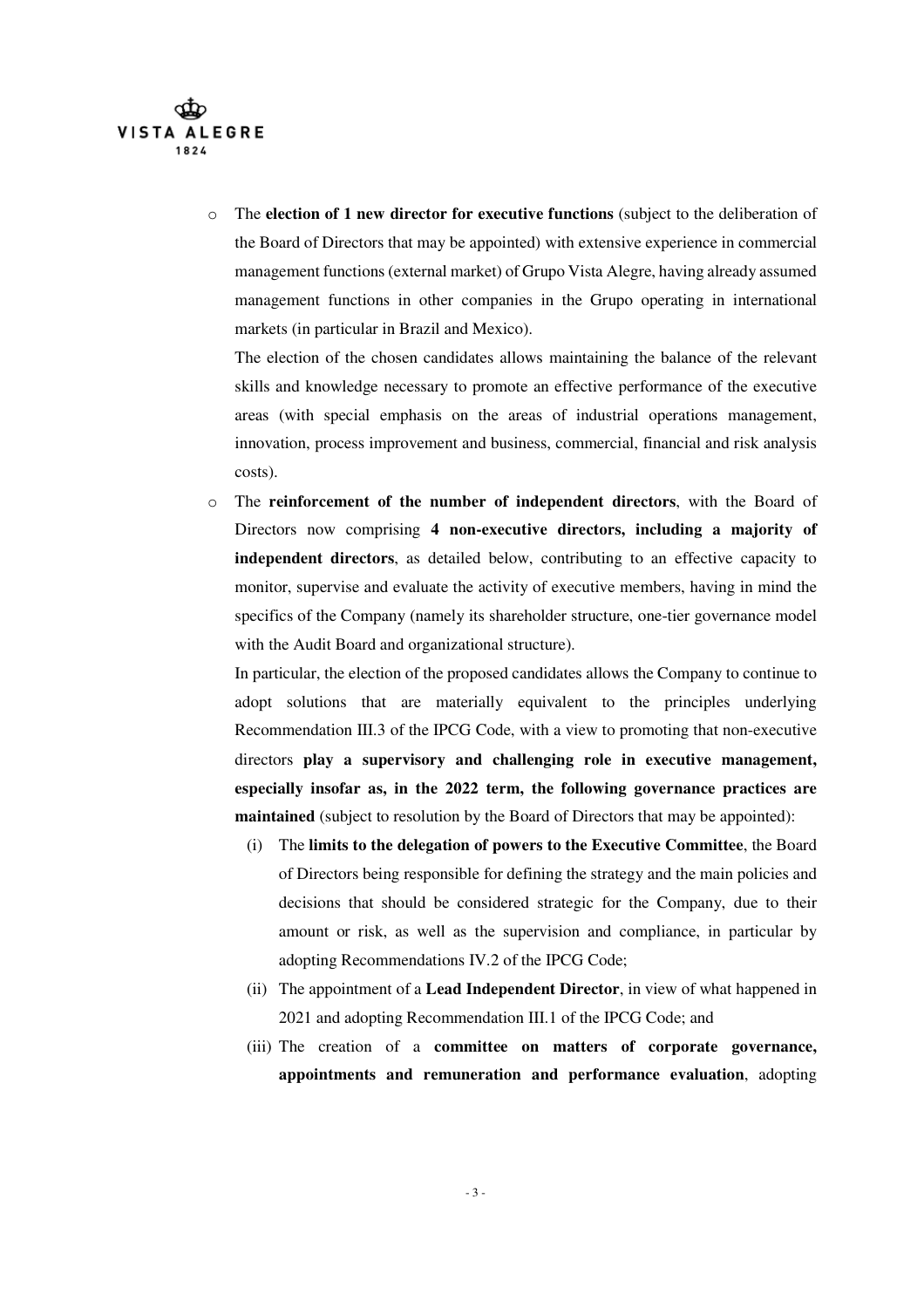

Recommendation III.7 of the IPCG Code and promoting the aforementioned supervisory role in these areas.

o **Availability:** In view of the number of positions currently held indicated in the respective curricula, most candidates seem to be available to commit themselves to carrying out their duties, in particular candidates to executive members who only perform management duties in companies held by the Grupo VAA and/or by business group to which the Company belongs to.

#### **Fiscal board**

- o **Three effective members and 1 proposed alternate member:** An adequate number to the size and complexity of the company and the group as well as its activities, taking into account the role of this supervisory body for the integrity of financial information, the statutory audit, and the independence of the statutory auditor, the effectiveness of systems risk management, internal control and internal audit and the Company's management, namely considering Recommendation III.2 of the IPCG Code.
- o **Chairman of the Fiscal Board:** The renewal of the mandate of the proposed candidate allows for retaining knowledge and experience, in addition to maintaining the conditions of independence, as detailed below.
- o **Adequate number of independent members:** The election/re-election of the proposed candidates allows this body to comply with the independence requirements defined by law, as detailed below.
- o **Availability:** In view of the number of positions currently held indicated in the respective curricula, most candidates seem to have conditions of availability for the committed performance of their duties.

# **II. INDEPENDENCE, INCOMPATIBILITIES, LOYALTY AND INTEGRITY**

#### **Board of Directors**

- o **Independence:** Based on the candidates' statements, the following 4 candidates for non-executive directors are qualified as independent according to the criteria provided for in Recommendation III.4 of the IPCG Code and in the annex to the Securities Market Commission Regulation 4/2013:
	- o Nuno Maria Pinto de Magalhães Fernandes Thomaz;
	- o Mário Godinho de Matos;
	- o Celine Abecassis Moedas; and
	- o Luís Miguel Poiares Pessoa Maduro.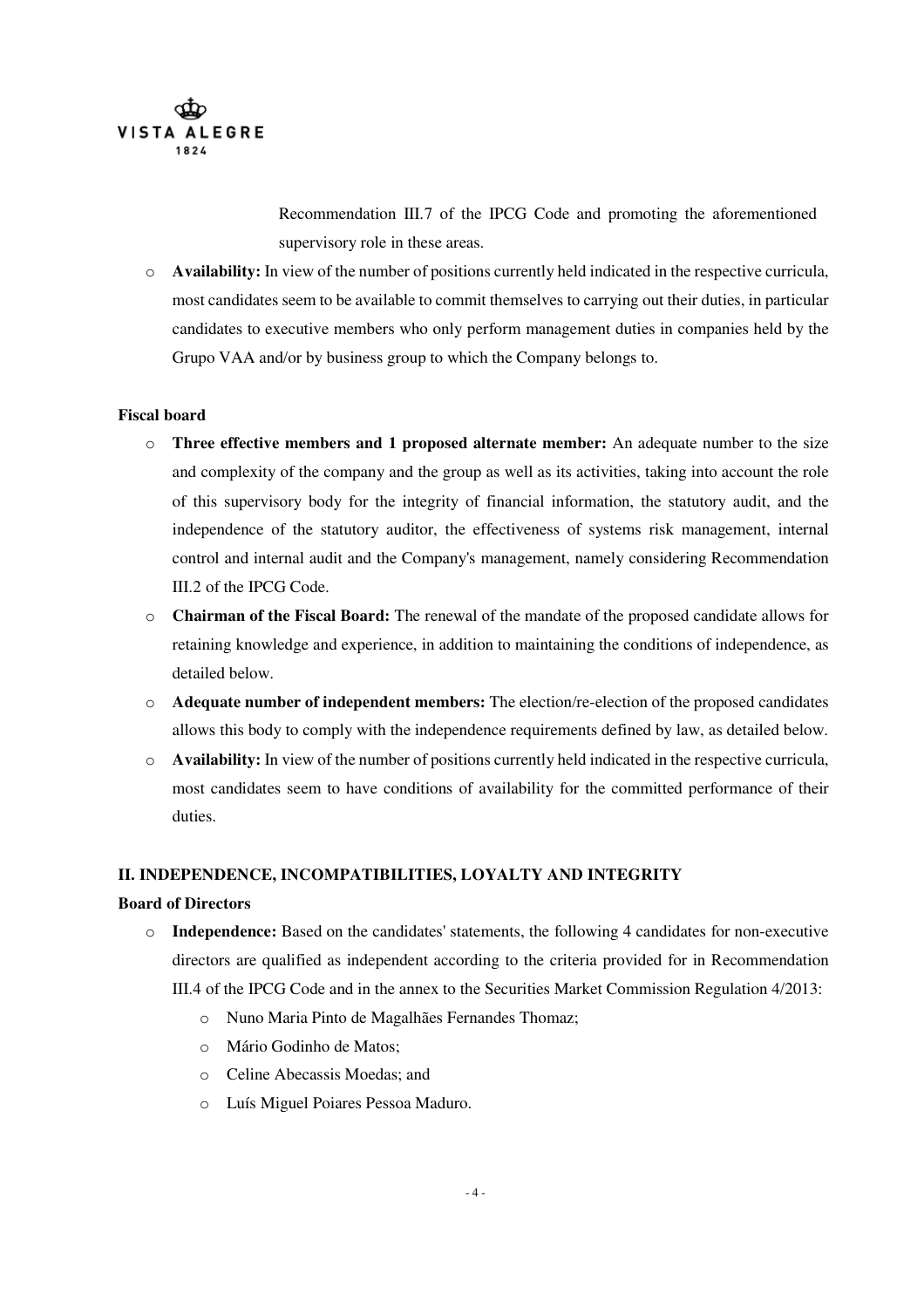

o **Company's interest and integrity standards:** Despite the fact that the candidate for non-executive director Ms. Cristina Isabel Sousa Lopes does not qualify as independent in view of the mentioned criteria, she meets the necessary conditions to carry out her functions and fulfil her duties of diligent performance and in the interest of the Company, with exemption and impartiality, assuming that rules on conflicts of interest remain in force in the Company (in the context of deliberation processes in general and in relation to contracting transactions with related parties in particular).

Moreover, in view of the Company's shareholder structure, CGS also considers the contribution of directors who carry out duties with shareholders of qualified holdings, from a long-term investment perspective, to be positive for the management's closest monitoring.

Finally, taking into account their professional background and seniority, most candidates present the adequate conditions to carry out their duties in the best interest of the Company and in accordance with the loyalty and integrity standards.

#### **Supervisory board**

o **Independence and Incompatibilities:** The majority of candidates to effective members Nelson Luís da Silva Braga and Carlos Fernando Calhau Trigacheiro (thus including the candidate for Chairperson with the required and suited academic qualifications and knowledge of auditing/accounting) and the candidate for alternate member, Joaquim Alexandre da Silva Braga, declare to fulfil the independence requirements defined by law (according to the criteria provided for in article 414 of the Commercial Companies Code and based on the information provided by them). None of those candidates indicated any situation of incompatibility by reference to Article 414-A of the Code of Commercial Companies.

# **Board of the General Meeting**

o **Independence and Incompatibilities:** The candidate for Chairman of the Board of the General Meeting declared that he fulfilled the independence requirements defined by law (according to the criteria set out in articles 374-A and 414 of the Commercial Companies Code and based on the information provided by it). None of the candidates for members of the Board of the General Meeting (Chairman and Secretary) indicated any situation of incompatibility with reference to the provisions of articles 374-A and 414-A of the Commercial Companies Code.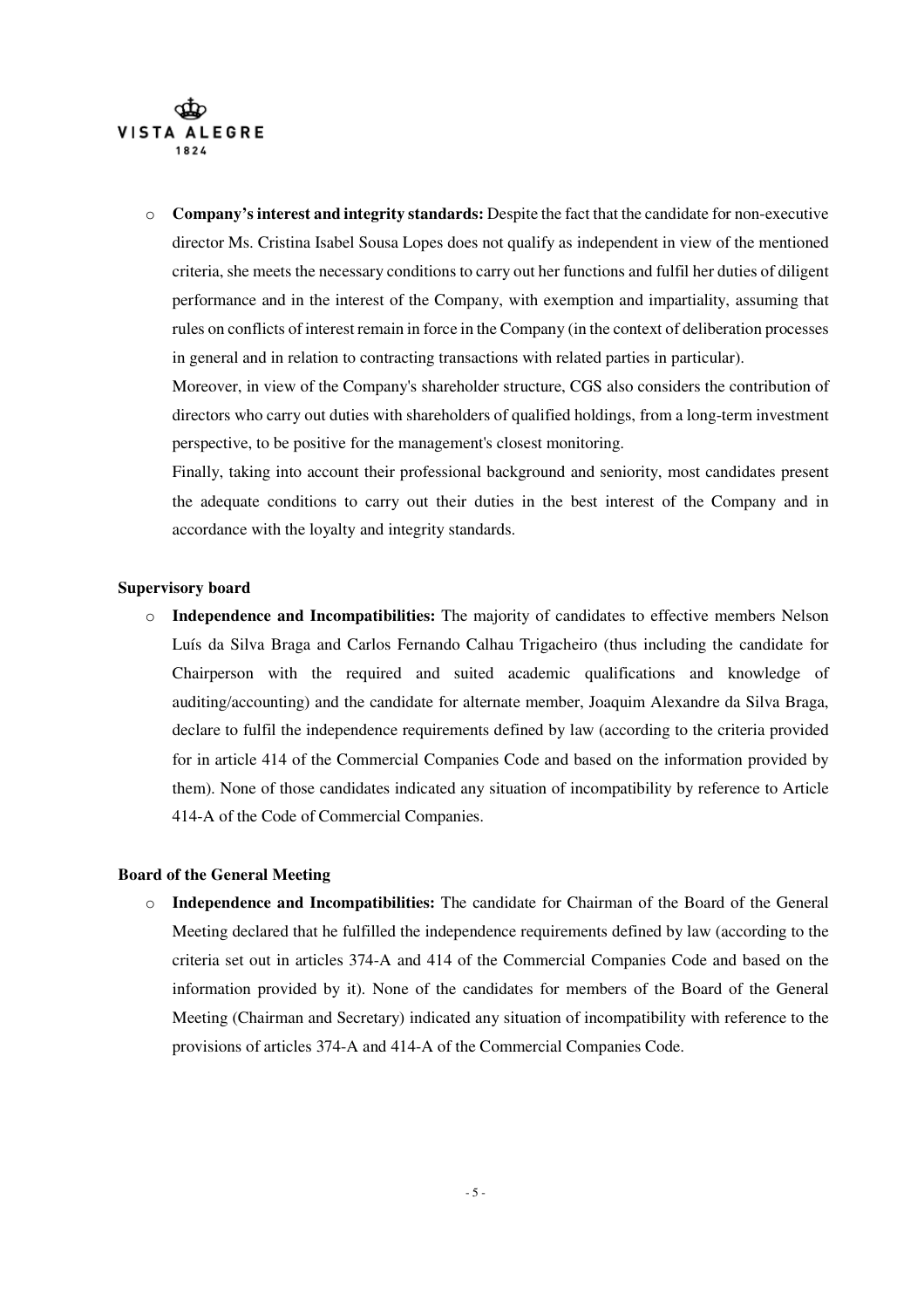

#### **Remuneration Committee**

o **Independence:** All candidates for members of the Remuneration Committee consider themselves independent, based on the information provided by them, to the extent that such candidates and their close relatives (i.e., their spouse or unmarried partner, relatives or by bloodline up to the third degree, including in collateral line) are not members of the corporate bodies, employees or VAA service providers, nor do they receive any remuneration paid by VAA.

# **III. ADEQUACY AND DIVERSITY OF SKILLS, KNOWLEDGE, EXPERIENCE AND GENDER Board of Directors**

o **Knowledge, skills and experience:** The election of candidates allows an adequate diversity in the composition of this body, gathering conditions to contribute, individually and collectively, a relevant contribution to the performance of their functions, as detailed below.

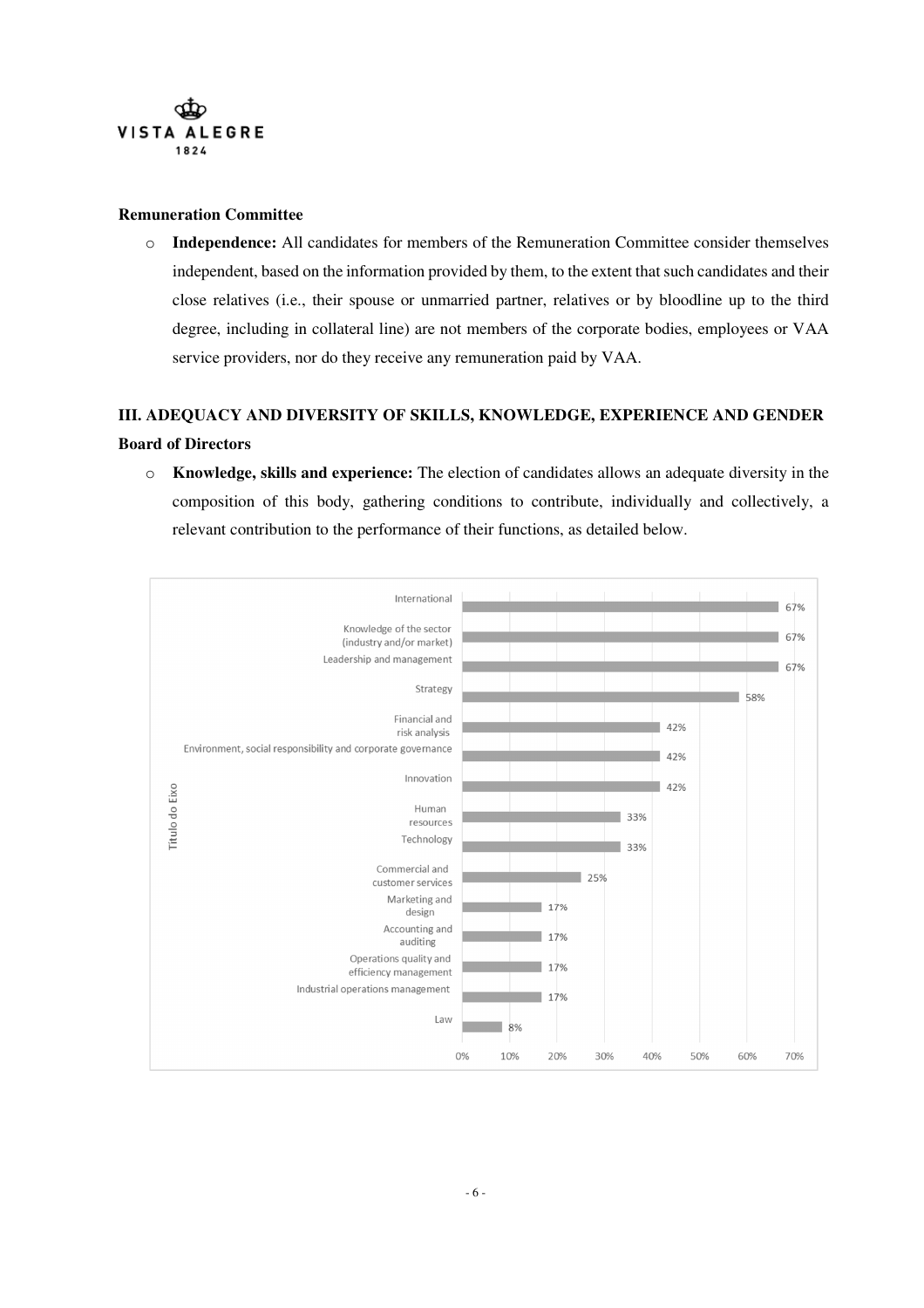

o **Gender**: The proposed composition reinforces gender diversity, complying with legal requirements.



#### **Fiscal Board**

o **Knowledge, skills and experience:** The proposed candidates comply with the legal requirements regarding academic qualifications and knowledge in auditing or accounting and, as a whole, have training and experience for the sector in which the VAA operates:



o **Gender**: The proposed composition ensures gender diversity taking into account the applicable legal requirements, with 2 male candidates and 1 female candidate for effective member.